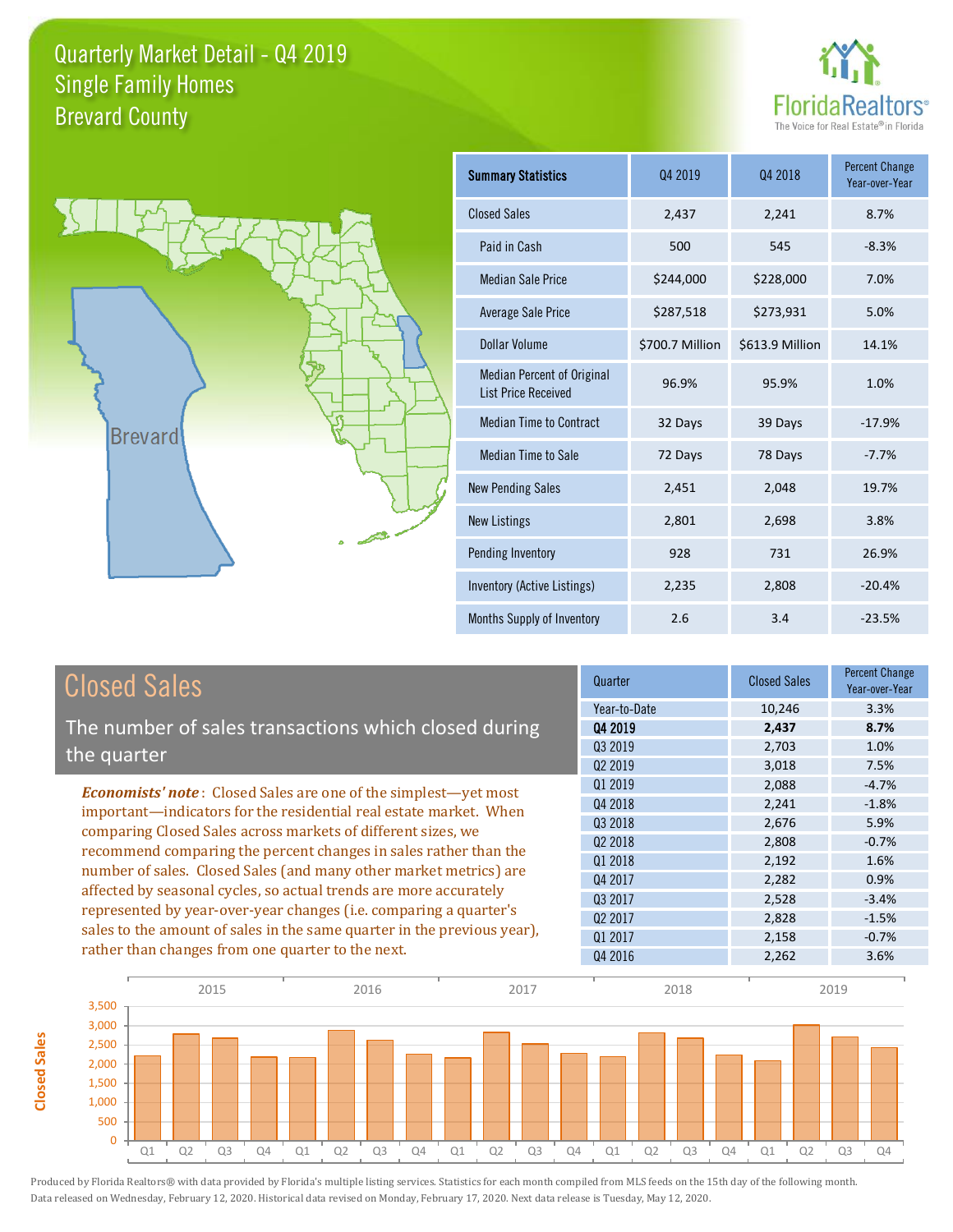

| Cash Sales                                                                                                                                            | Quarter             | Cash Sales | <b>Percent Change</b><br>Year-over-Year |
|-------------------------------------------------------------------------------------------------------------------------------------------------------|---------------------|------------|-----------------------------------------|
|                                                                                                                                                       | Year-to-Date        | 2,184      | $-4.5%$                                 |
| The number of Closed Sales during the quarter in                                                                                                      | Q4 2019             | 500        | $-8.3%$                                 |
|                                                                                                                                                       | Q3 2019             | 555        | $-8.6%$                                 |
| which buyers exclusively paid in cash                                                                                                                 | Q <sub>2</sub> 2019 | 612        | 5.7%                                    |
|                                                                                                                                                       | 01 2019             | 517        | $-7.2%$                                 |
|                                                                                                                                                       | Q4 2018             | 545        | 0.9%                                    |
| <b>Economists' note:</b> Cash Sales can be a useful indicator of the extent to<br>which investors are participating in the market. Why? Investors are | 03 2018             | 607        | 2.9%                                    |
|                                                                                                                                                       | Q <sub>2</sub> 2018 | 579        | $-11.2%$                                |
| far more likely to have the funds to purchase a home available up front,                                                                              | 01 2018             | 557        | $-13.9%$                                |
| whereas the typical homebuyer requires a mortgage or some other                                                                                       | Q4 2017             | 540        | $-10.6%$                                |
| form of financing. There are, of course, many possible exceptions, so                                                                                 | Q3 2017             | 590        | $-11.7%$                                |
| this statistic should be interpreted with care.                                                                                                       | Q <sub>2</sub> 2017 | 652        | $-20.5%$                                |
|                                                                                                                                                       | 01 2017             | 647        | $-15.2%$                                |
|                                                                                                                                                       | Q4 2016             | 604        | $-21.1%$                                |



# Cash Sales as a Percentage of Closed Sales

The percentage of Closed Sales during the quarter which were Cash Sales

*Economists' note* : This statistic is simply another way of viewing Cash Sales. The remaining percentages of Closed Sales (i.e. those not paid fully in cash) each quarter involved some sort of financing, such as mortgages, owner/seller financing, assumed loans, etc.

| Quarter             | <b>Percent of Closed</b><br>Sales Paid in Cash | <b>Percent Change</b><br>Year-over-Year |
|---------------------|------------------------------------------------|-----------------------------------------|
| Year-to-Date        | 21.3%                                          | $-7.8%$                                 |
| 04 2019             | 20.5%                                          | $-15.6%$                                |
| 03 2019             | 20.5%                                          | $-9.7%$                                 |
| Q <sub>2</sub> 2019 | 20.3%                                          | $-1.5%$                                 |
| Q1 2019             | 24.8%                                          | $-2.4%$                                 |
| Q4 2018             | 24.3%                                          | 2.5%                                    |
| Q3 2018             | 22.7%                                          | $-2.6%$                                 |
| 02 2018             | 20.6%                                          | $-10.8%$                                |
| Q1 2018             | 25.4%                                          | $-15.3%$                                |
| Q4 2017             | 23.7%                                          | $-11.2%$                                |
| 03 2017             | 23.3%                                          | $-8.6%$                                 |
| Q <sub>2</sub> 2017 | 23.1%                                          | $-19.2%$                                |
| Q1 2017             | 30.0%                                          | $-14.5%$                                |
| Q4 2016             | 26.7%                                          | $-23.9%$                                |

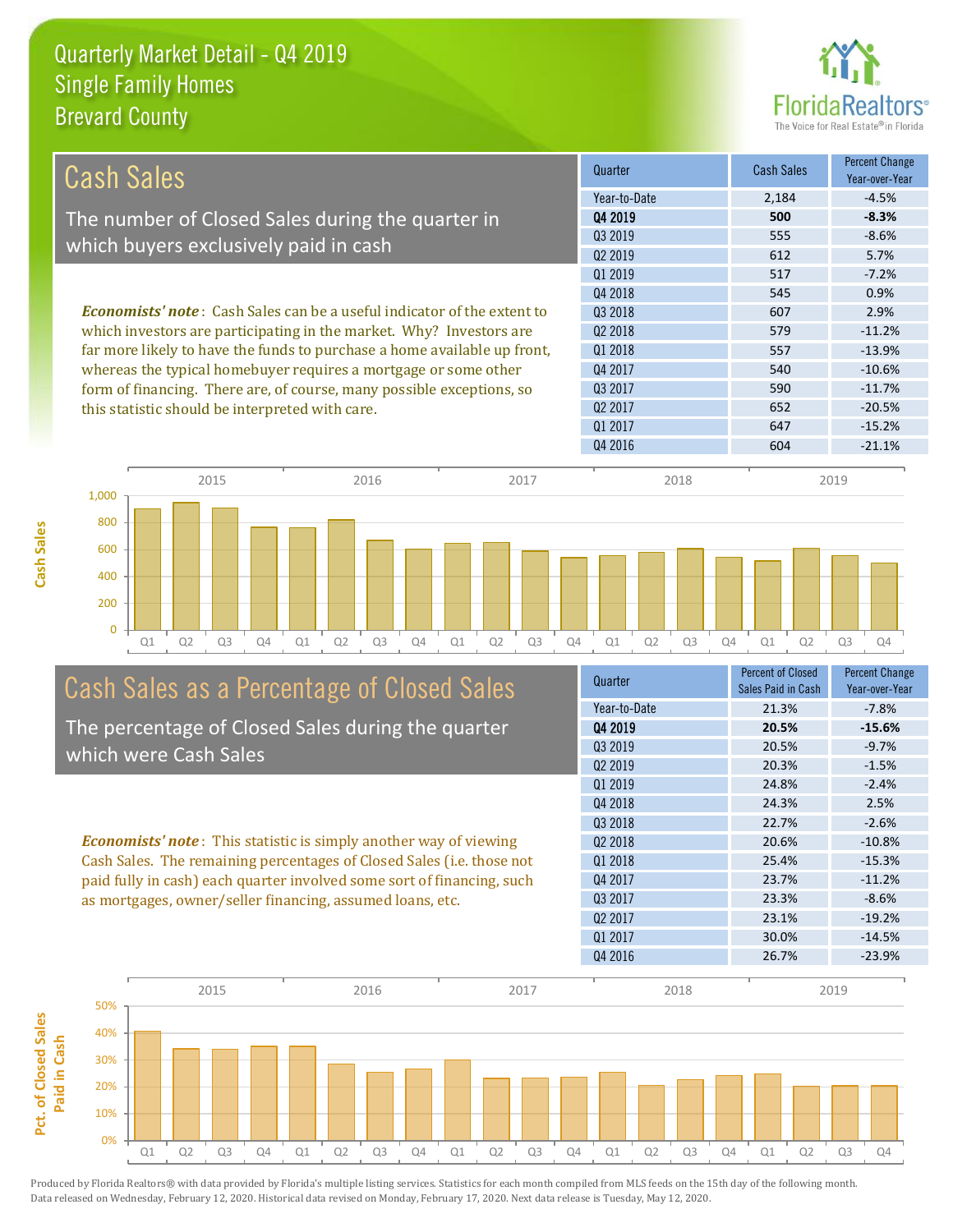

|                                                                                                                                               | <b>Median Sale Price</b>                           |                                                                           |           | Quarter             | <b>Median Sale Price</b> | <b>Percent Change</b><br>Year-over-Year |
|-----------------------------------------------------------------------------------------------------------------------------------------------|----------------------------------------------------|---------------------------------------------------------------------------|-----------|---------------------|--------------------------|-----------------------------------------|
|                                                                                                                                               |                                                    |                                                                           |           | Year-to-Date        | \$238,875                | 4.8%                                    |
|                                                                                                                                               |                                                    | The median sale price reported for the quarter (i.e.                      |           | Q4 2019             | \$244,000                | 7.0%                                    |
|                                                                                                                                               |                                                    | 50% of sales were above and 50% of sales were below)                      |           | Q3 2019             | \$239,900                | 4.0%                                    |
|                                                                                                                                               |                                                    |                                                                           |           | Q2 2019             | \$241,250                | 6.6%                                    |
|                                                                                                                                               |                                                    |                                                                           |           | Q1 2019             | \$229,750                | 1.5%                                    |
|                                                                                                                                               |                                                    | <b>Economists' note</b> : Median Sale Price is our preferred summary      |           | Q4 2018             | \$228,000                | 5.8%                                    |
|                                                                                                                                               |                                                    | statistic for price activity because, unlike Average Sale Price, Median   |           | Q3 2018             | \$230,762                | 4.9%                                    |
| Sale Price is not sensitive to high sale prices for small numbers of<br>homes that may not be characteristic of the market area. Keep in mind |                                                    | Q2 2018                                                                   | \$226,384 | 7.3%                |                          |                                         |
|                                                                                                                                               |                                                    | Q1 2018                                                                   | \$226,323 | 15.3%               |                          |                                         |
|                                                                                                                                               |                                                    | that median price trends over time are not always solely caused by        |           | Q4 2017             | \$215,575                | 13.5%                                   |
|                                                                                                                                               |                                                    | changes in the general value of local real estate. Median sale price only |           | Q3 2017             | \$220,000                | 11.7%                                   |
|                                                                                                                                               |                                                    | reflects the values of the homes that sold each quarter, and the mix of   |           | Q <sub>2</sub> 2017 | \$211,000                | 14.1%                                   |
|                                                                                                                                               | the types of homes that sell can change over time. |                                                                           |           | Q1 2017             | \$196,250                | 16.1%                                   |
|                                                                                                                                               |                                                    |                                                                           |           | Q4 2016             | \$190,000                | 15.2%                                   |
|                                                                                                                                               | 2015                                               | 2016                                                                      | 2017      | 2018                |                          | 2019                                    |
| \$300K                                                                                                                                        |                                                    |                                                                           |           |                     |                          |                                         |
| \$250K                                                                                                                                        |                                                    |                                                                           |           |                     |                          |                                         |
| \$200K                                                                                                                                        |                                                    |                                                                           |           |                     |                          |                                         |
| \$150K                                                                                                                                        |                                                    |                                                                           |           |                     |                          |                                         |

Q1 Q2 Q3 Q4 Q1 Q2 Q3 Q4 Q1 Q2 Q3 Q4 Q1 Q2 Q3 Q4 Q1 Q2 Q3 Q4

| Average Sale Price |  |  |
|--------------------|--|--|
|--------------------|--|--|

**\$0K** \$50K \$100K

The average sale price reported for the quarter (i.e. total sales in dollars divided by the number of sales)

*Economists' note* : Usually, we prefer Median Sale Price over Average Sale Price as a summary statistic for home prices. However, Average Sale Price does have its uses—particularly when it is analyzed alongside the Median Sale Price. For one, the relative difference between the two statistics can provide some insight into the market for higher-end homes in an area.

| Quarter             | <b>Average Sale Price</b> | <b>Percent Change</b><br>Year-over-Year |
|---------------------|---------------------------|-----------------------------------------|
| Year-to-Date        | \$283,419                 | 3.9%                                    |
| Q4 2019             | \$287,518                 | 5.0%                                    |
| Q3 2019             | \$285,121                 | 4.8%                                    |
| Q <sub>2</sub> 2019 | \$286,604                 | 5.1%                                    |
| 01 2019             | \$271,827                 | $-0.1%$                                 |
| Q4 2018             | \$273,931                 | 6.2%                                    |
| Q3 2018             | \$272,043                 | 3.7%                                    |
| Q2 2018             | \$272,777                 | 8.6%                                    |
| Q1 2018             | \$272,070                 | 12.4%                                   |
| Q4 2017             | \$257,888                 | 12.3%                                   |
| Q3 2017             | \$262,351                 | 10.5%                                   |
| Q <sub>2</sub> 2017 | \$251,191                 | 12.4%                                   |
| Q1 2017             | \$242,090                 | 17.6%                                   |
| Q4 2016             | \$229,585                 | 10.7%                                   |



Produced by Florida Realtors® with data provided by Florida's multiple listing services. Statistics for each month compiled from MLS feeds on the 15th day of the following month. Data released on Wednesday, February 12, 2020. Historical data revised on Monday, February 17, 2020. Next data release is Tuesday, May 12, 2020.

**Average Sale Price**

**Average Sale Price**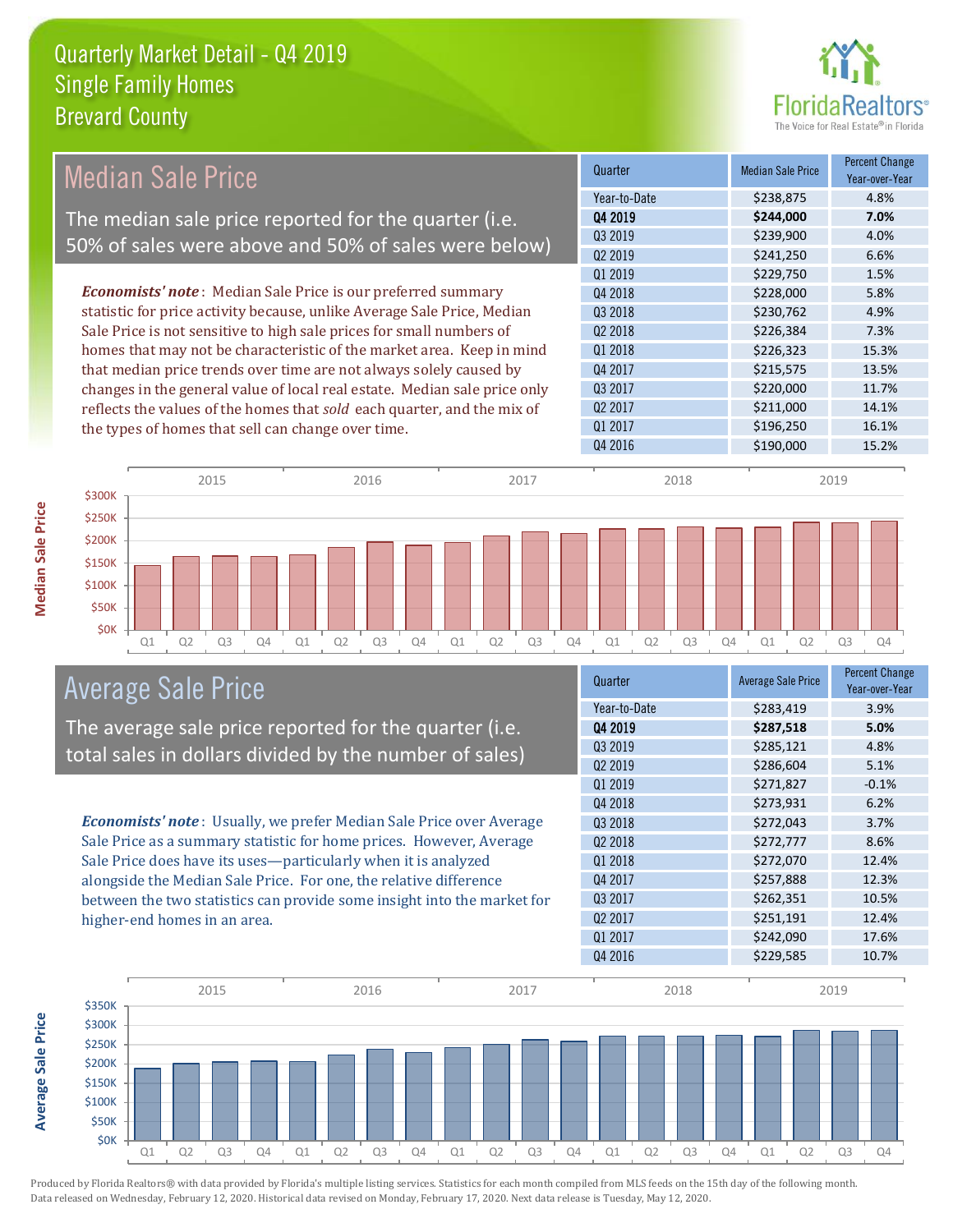

| Dollar Volume                                                               | Quarter             | <b>Dollar Volume</b> | <b>Percent Change</b><br>Year-over-Year |
|-----------------------------------------------------------------------------|---------------------|----------------------|-----------------------------------------|
|                                                                             | Year-to-Date        | \$2.9 Billion        | 7.4%                                    |
| The sum of the sale prices for all sales which closed                       | Q4 2019             | \$700.7 Million      | 14.1%                                   |
|                                                                             | 03 2019             | \$770.7 Million      | 5.9%                                    |
| during the quarter                                                          | Q <sub>2</sub> 2019 | \$865.0 Million      | 12.9%                                   |
|                                                                             | Q1 2019             | \$567.6 Million      | $-4.8%$                                 |
| <b>Economists' note:</b> Dollar Volume is simply the sum of all sale prices | Q4 2018             | \$613.9 Million      | 4.3%                                    |
| in a given time period, and can quickly be calculated by multiplying        | Q3 2018             | \$728.0 Million      | 9.8%                                    |
| Closed Sales by Average Sale Price. It is a strong indicator of the health  | Q <sub>2</sub> 2018 | \$766.0 Million      | 7.8%                                    |
| of the real estate industry in a market, and is of particular interest to   | Q1 2018             | \$596.4 Million      | 14.2%                                   |
| real estate professionals, investors, analysts, and government agencies.    | Q4 2017             | \$588.5 Million      | 13.3%                                   |
| Potential home sellers and home buyers, on the other hand, will likely      | Q3 2017             | \$663.2 Million      | 6.7%                                    |
| be better served by paying attention to trends in the two components        | Q <sub>2</sub> 2017 | \$710.4 Million      | 10.7%                                   |
| of Dollar Volume (i.e. sales and prices) individually.                      | Q1 2017             | \$522.4 Million      | 16.7%                                   |



# Median Percent of Original List Price Received

The median of the sale price (as a percentage of the original list price) across all properties selling during the quarter

*Economists' note* : The Median Percent of Original List Price Received is useful as an indicator of market recovery, since it typically rises as buyers realize that the market may be moving away from them and they need to match the selling price (or better it) in order to get a contract on the house. This is usually the last measure to indicate a market has shifted from down to up, so it is what we would call a *lagging* indicator.

| Med. Pct. of Orig.<br><b>List Price Received</b> | <b>Percent Change</b><br>Year-over-Year |
|--------------------------------------------------|-----------------------------------------|
| 96.4%                                            | 0.0%                                    |
| 96.9%                                            | 1.0%                                    |
| 96.8%                                            | 0.2%                                    |
| 96.2%                                            | $-0.6%$                                 |
| 95.5%                                            | $-0.8%$                                 |
| 95.9%                                            | $-0.6%$                                 |
| 96.6%                                            | $-0.2%$                                 |
| 96.8%                                            | $-0.3%$                                 |
| 96.3%                                            | 0.4%                                    |
| 96.5%                                            | 0.2%                                    |
| 96.8%                                            | 0.3%                                    |
| 97.1%                                            | 0.7%                                    |
| 95.9%                                            | 0.1%                                    |
| 96.3%                                            | 0.5%                                    |
|                                                  |                                         |



**Med. Pct. of Orig.**  Med. Pct. of Orig.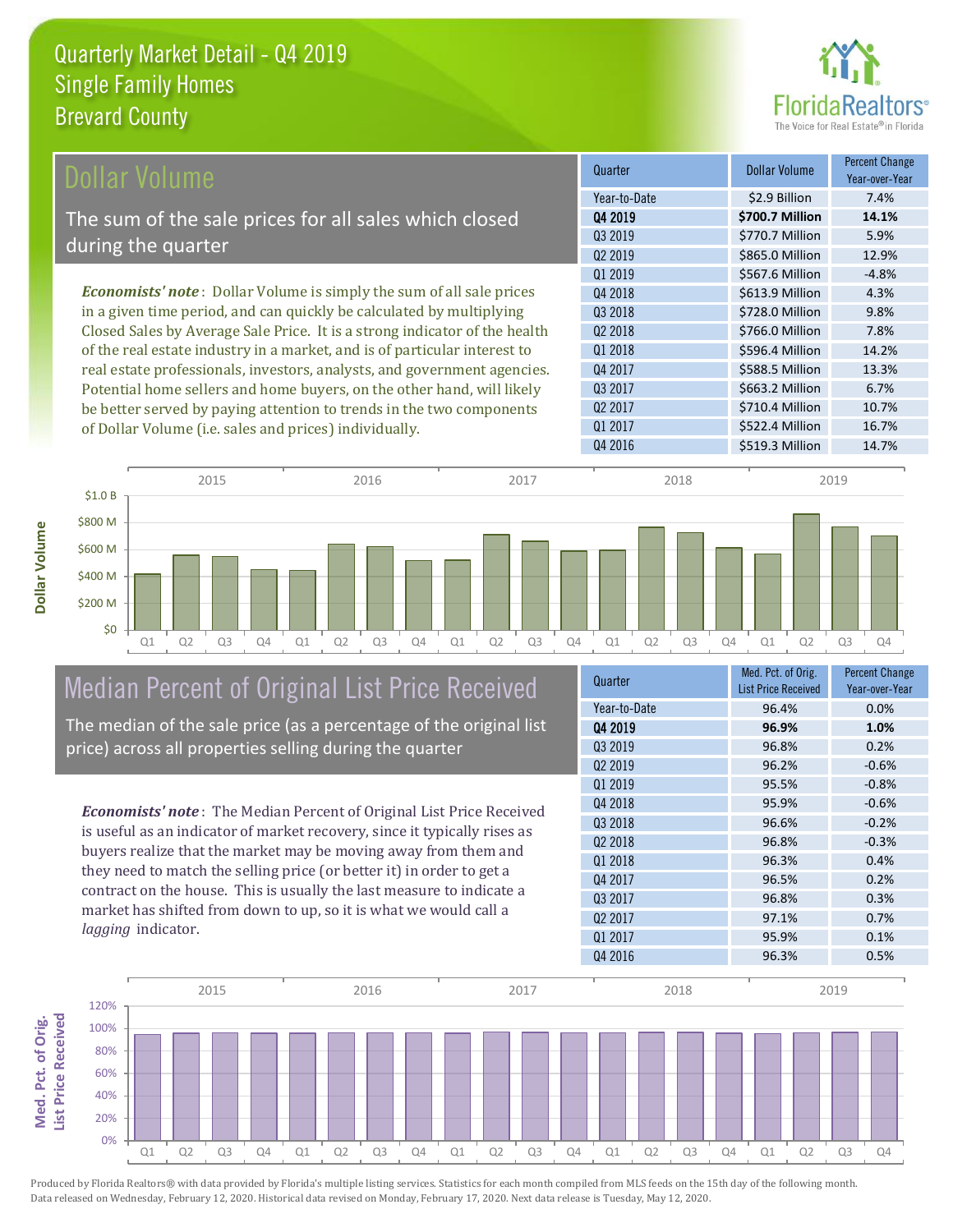

#### 38 Days 40.7% Q1 2019 53 Days 51.4% Quarter Median Time to Contract Contract Contract Contract Contract Contract Contract Contract Contract Contract Contract Contract Contract Contract Contract Contract Contract Contract Contract Contract Contract Contract C Contract Percent Change Year-over-Year Q4 2019 **32 Days -17.9%** Year-to-Date 37 Days 15.6% Q3 2019 31 Days 3.3% Q2 2019 Q2 2018 27 Days 28.6% Q4 2018 39 Days 25.8% Q3 2018 30 Days 25.0% *Economists' note* : Like Time to Sale, Time to Contract is a measure of the length of the home selling process calculated for sales which closed during the quarter. The difference is that Time to Contract measures Median Time to Contract The median number of days between the listing date and contract date for all Closed Sales during the quarter

the number of days between the initial listing of a property and the signing of the contract which eventually led to the closing of the sale. When the gap between Median Time to Contract and Median Time to Sale grows, it is usually a sign of longer closing times and/or declining numbers of cash sales.

| vulludul | 1 041 - UVGI - I 041 |
|----------|----------------------|
| 37 Days  | 15.6%                |
| 32 Days  | $-17.9%$             |
| 31 Days  | 3.3%                 |
| 38 Days  | 40.7%                |
| 53 Days  | 51.4%                |
| 39 Days  | 25.8%                |
| 30 Days  | 25.0%                |
| 27 Days  | 28.6%                |
| 35 Days  | 6.1%                 |
| 31 Days  | 14.8%                |
| 24 Days  | $-14.3%$             |
| 21 Days  | $-27.6%$             |
| 33 Days  | $-13.2%$             |
| 27 Days  | $-15.6%$             |
|          |                      |



### Median Time to Sale

**Median Time to Contract**

**Median Time to** 

The median number of days between the listing date and closing date for all Closed Sales during the quarter

*Economists' note* : Time to Sale is a measure of the length of the home selling process, calculated as the number of days between the initial listing of a property and the closing of the sale. *Median* Time to Sale is the amount of time the "middle" property selling this month was on the market. That is, 50% of homes selling this month took *less* time to sell, and 50% of homes took *more* time to sell. Median Time to Sale gives a more accurate picture than Average Time to Sale, which can be skewed upward by small numbers of properties taking an abnormally long time to sell.

| <b>Median Time to Sale</b> | <b>Percent Change</b><br>Year-over-Year |
|----------------------------|-----------------------------------------|
| 77 Days                    | 6.9%                                    |
| 72 Days                    | -7.7%                                   |
| 73 Days                    | 4.3%                                    |
| 78 Days                    | 16.4%                                   |
| 92 Days                    | 19.5%                                   |
| 78 Days                    | 5.4%                                    |
| 70 Days                    | 4.5%                                    |
| 67 Days                    | 3.1%                                    |
| 77 Days                    | 0.0%                                    |
| 74 Days                    | 0.0%                                    |
| 67 Days                    | $-6.9%$                                 |
| 65 Days                    | $-13.3%$                                |
| 77 Days                    | $-6.1%$                                 |
| 74 Days                    | $-2.6%$                                 |
|                            |                                         |

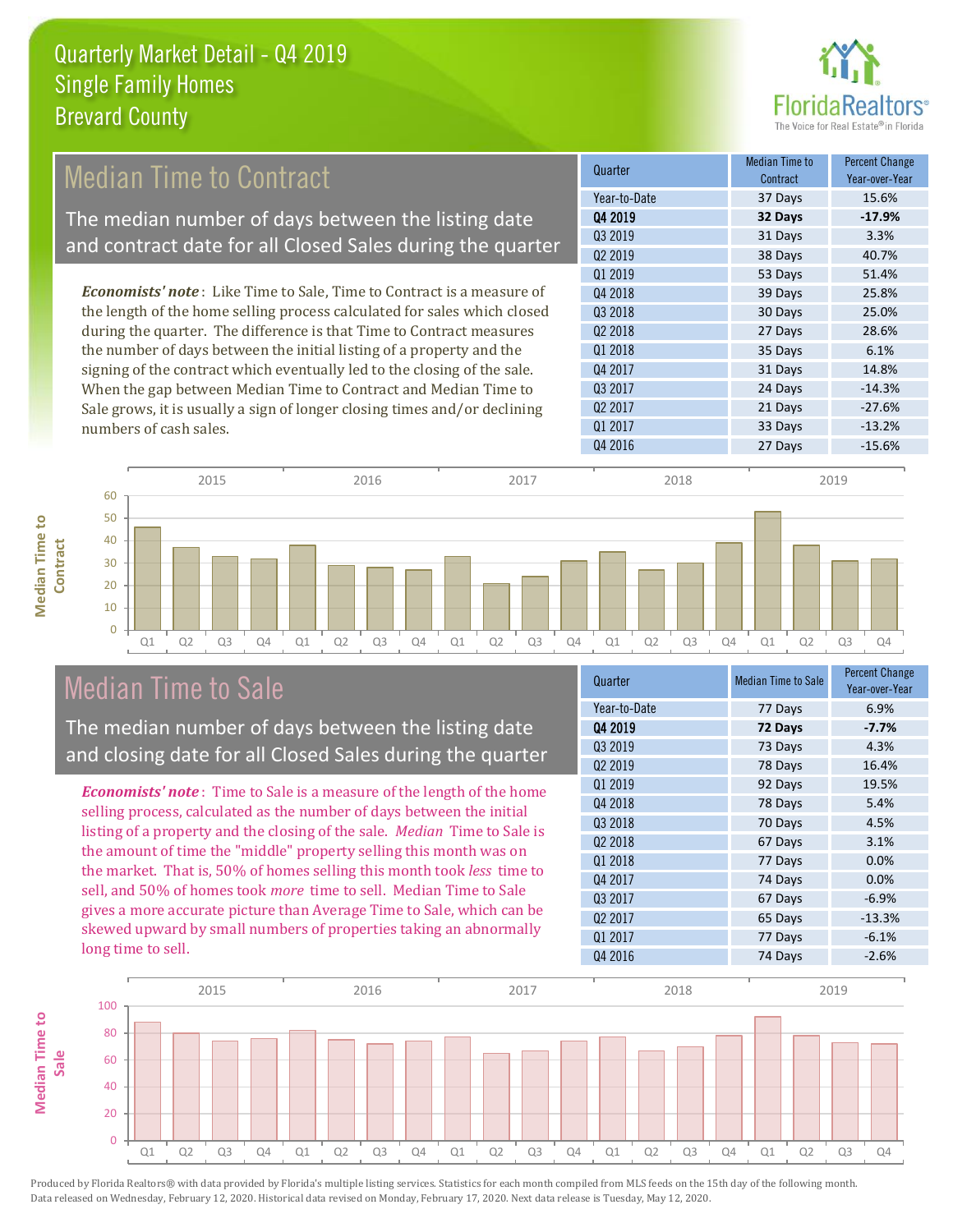

| <b>New Pending Sales</b>                                                      | Quarter             | <b>New Pending Sales</b> | <b>Percent Change</b><br>Year-over-Year |
|-------------------------------------------------------------------------------|---------------------|--------------------------|-----------------------------------------|
|                                                                               | Year-to-Date        | 11,202                   | 5.8%                                    |
| The number of listed properties that went under                               | Q4 2019             | 2,451                    | 19.7%                                   |
|                                                                               | Q3 2019             | 2,682                    | 2.0%                                    |
| contract during the quarter                                                   | Q <sub>2</sub> 2019 | 3,148                    | 3.2%                                    |
|                                                                               | Q1 2019             | 2,921                    | 2.2%                                    |
| <b>Economists' note:</b> Because of the typical length of time it takes for a | Q4 2018             | 2,048                    | $-11.1%$                                |
| sale to close, economists consider Pending Sales to be a decent               | Q3 2018             | 2,630                    | 3.7%                                    |
| indicator of potential future Closed Sales. It is important to bear in        | 02 2018             | 3,051                    | 0.9%                                    |
| mind, however, that not all Pending Sales will be closed successfully.        | 01 2018             | 2,859                    | 0.9%                                    |
| So, the effectiveness of Pending Sales as a future indicator of Closed        | Q4 2017             | 2,305                    | 17.1%                                   |
| Sales is susceptible to changes in market conditions such as the              | Q3 2017             | 2,537                    | $-9.6%$                                 |
| availability of financing for homebuyers and the inventory of                 | Q <sub>2</sub> 2017 | 3,024                    | 8.7%                                    |
| distressed properties for sale.                                               | Q1 2017             | 2,834                    | $-2.7%$                                 |



#### New Listings The number of properties put onto the market during the quarter

*Economists' note* : New Listings tend to rise in delayed response to increasing prices, so they are often seen as a lagging indicator of market health. As prices rise, potential sellers raise their estimations of value—and in the most recent cycle, rising prices have freed up many potential sellers who were previously underwater on their mortgages. Note that in our calculations, we take care to not include properties that were recently taken off the market and quickly relisted, since these are not really *new* listings.

| Quarter             | <b>New Listings</b> | <b>Percent Change</b><br>Year-over-Year |
|---------------------|---------------------|-----------------------------------------|
| Year-to-Date        | 12,282              | $-4.7%$                                 |
| 04 2019             | 2,801               | 3.8%                                    |
| Q3 2019             | 2,983               | $-7.7%$                                 |
| Q <sub>2</sub> 2019 | 3,233               | $-11.0%$                                |
| Q1 2019             | 3,265               | $-1.9%$                                 |
| Q4 2018             | 2,698               | 5.3%                                    |
| Q3 2018             | 3,232               | 11.7%                                   |
| 02 2018             | 3,631               | 5.3%                                    |
| Q1 2018             | 3,329               | 4.1%                                    |
| Q4 2017             | 2,561               | 5.3%                                    |
| Q3 2017             | 2,893               | 1.3%                                    |
| Q <sub>2</sub> 2017 | 3,448               | 5.6%                                    |
| Q1 2017             | 3,197               | 4.6%                                    |
| Q4 2016             | 2,432               | $-7.7%$                                 |

Q4 2016 **1,969** -14.0%



Produced by Florida Realtors® with data provided by Florida's multiple listing services. Statistics for each month compiled from MLS feeds on the 15th day of the following month. Data released on Wednesday, February 12, 2020. Historical data revised on Monday, February 17, 2020. Next data release is Tuesday, May 12, 2020.

**New Listings**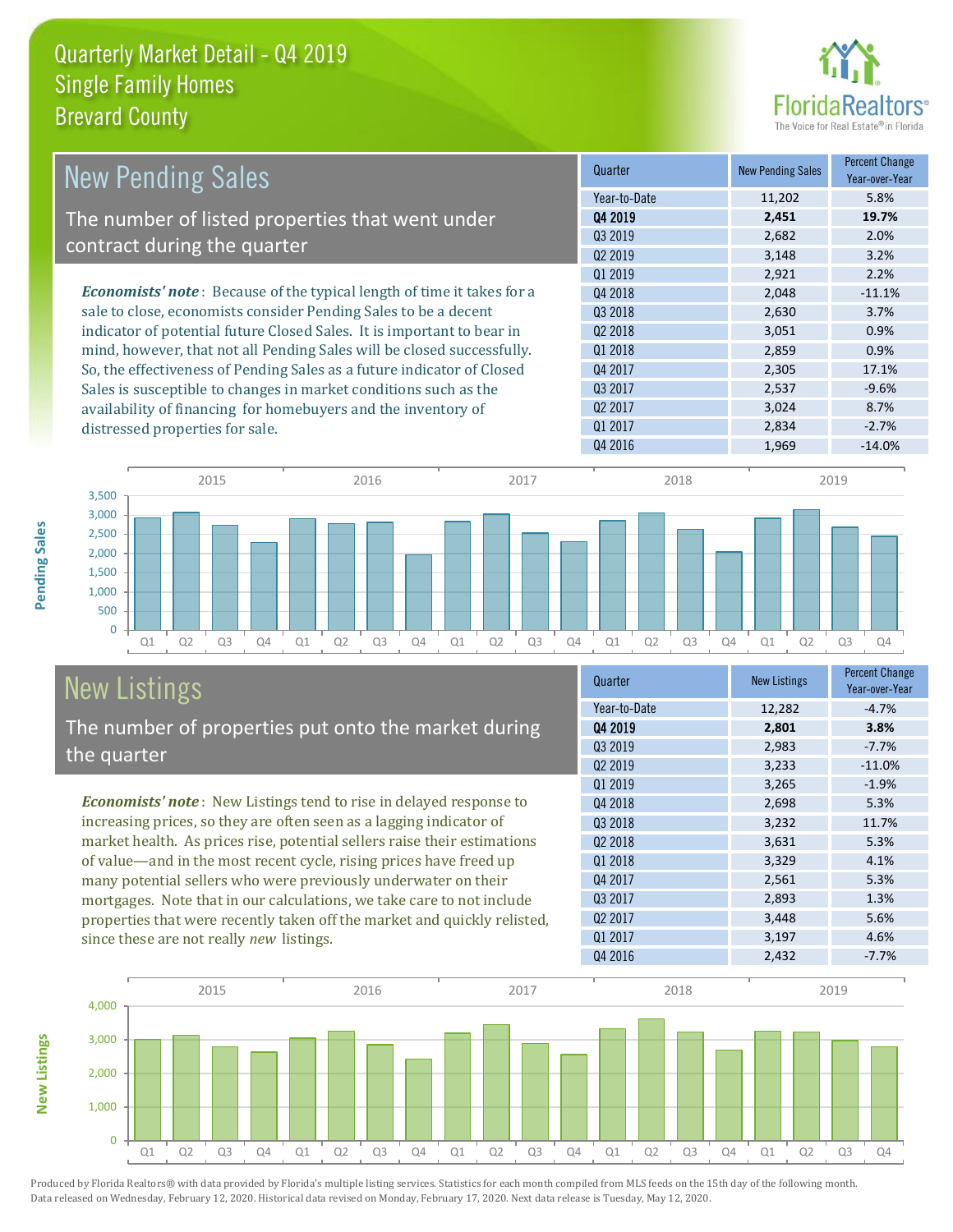

| Inventory (Active Listings)                                                  | Quarter             | Inventory | <b>Percent Change</b><br>Year-over-Year |
|------------------------------------------------------------------------------|---------------------|-----------|-----------------------------------------|
|                                                                              | YTD (Monthly Avg)   | 2,516     | $-1.9%$                                 |
| The number of property listings active at the end of                         | Q4 2019             | 2,235     | $-20.4%$                                |
|                                                                              | 03 2019             | 2,313     | $-12.1%$                                |
| the quarter                                                                  | Q <sub>2</sub> 2019 | 2,433     | $-3.3%$                                 |
|                                                                              | 01 2019             | 2.769     | 18.8%                                   |
| <b>Economists' note</b> : There are a number of ways to define and calculate | Q4 2018             | 2,808     | 29.6%                                   |
| Inventory. Our method is to simply count the number of active listings       | 03 2018             | 2,630     | 16.1%                                   |
| on the last day of the quarter, and hold this number to compare with         | Q <sub>2</sub> 2018 | 2,517     | 12.3%                                   |
| the same quarter the following year. Inventory rises when New                | Q1 2018             | 2,330     | 14.7%                                   |
| Listings are outpacing the number of listings that go off-market             | Q4 2017             | 2,166     | 8.2%                                    |
| (regardless of whether they actually sell). Likewise, it falls when New      | Q3 2017             | 2,266     | 12.2%                                   |
| Listings aren't keeping up with the rate at which homes are going off-       | Q <sub>2</sub> 2017 | 2.242     | 2.4%                                    |



### Months Supply of Inventory

An estimate of the number of months it will take to deplete the current Inventory given recent sales rates

*Economists' note* : MSI is a useful indicator of market conditions. The benchmark for a balanced market (favoring neither buyer nor seller) is 5.5 months of inventory. Anything higher is traditionally a buyers' market, and anything lower is a sellers' market. There is no single accepted way of calculating MSI. A common method is to divide current Inventory by the most recent month's Closed Sales count, but this count is a usually poor predictor of future Closed Sales due to seasonal cycles. To eliminate seasonal effects, we use the 12-month average of monthly Closed Sales instead.

| Quarter                  | <b>Months Supply</b> | <b>Percent Change</b><br>Year-over-Year |
|--------------------------|----------------------|-----------------------------------------|
| <b>YTD (Monthly Avg)</b> | 3.0                  | $-3.2%$                                 |
| Q4 2019                  | 2.6                  | $-23.5%$                                |
| Q3 2019                  | 2.8                  | $-12.5%$                                |
| 02 2019                  | 2.9                  | $-6.5%$                                 |
| Q1 2019                  | 3.4                  | 21.4%                                   |
| Q4 2018                  | 3.4                  | 25.9%                                   |
| 03 2018                  | 3.2                  | 14.3%                                   |
| Q2 2018                  | 3.1                  | 14.8%                                   |
| Q1 2018                  | 2.8                  | 12.0%                                   |
| Q4 2017                  | 2.7                  | 12.5%                                   |
| 03 2017                  | 2.8                  | 12.0%                                   |
| Q <sub>2</sub> 2017      | 2.7                  | 0.0%                                    |
| Q1 2017                  | 2.5                  | $-7.4%$                                 |
| Q4 2016                  | 2.4                  | $-14.3%$                                |

 $Q1\,2017$  2,032 -8.9%



Produced by Florida Realtors® with data provided by Florida's multiple listing services. Statistics for each month compiled from MLS feeds on the 15th day of the following month. Data released on Wednesday, February 12, 2020. Historical data revised on Monday, February 17, 2020. Next data release is Tuesday, May 12, 2020.

market.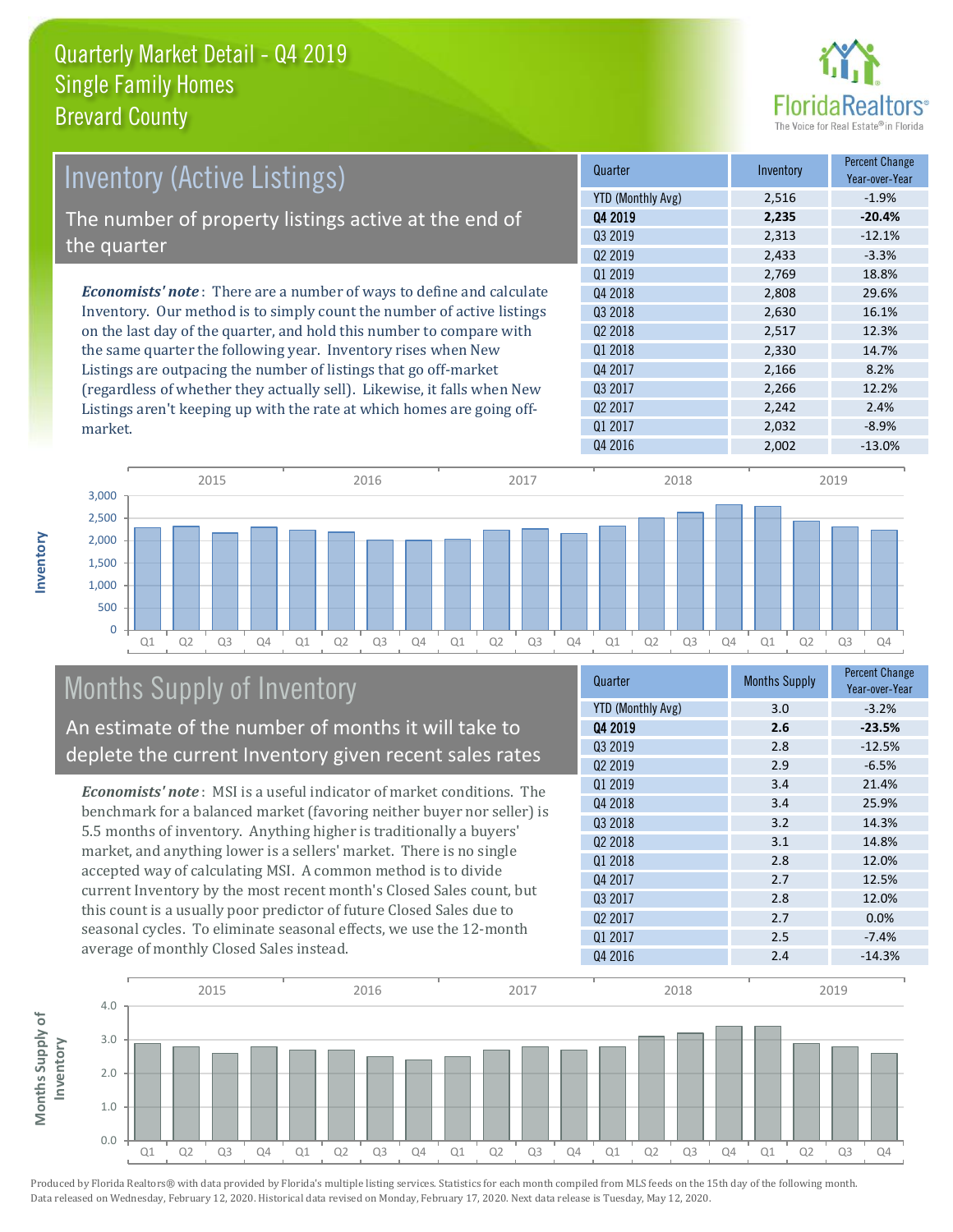

#### *Economists' note:* Closed Sales are one of the simplest—yet most important—indicators for the residential real estate market. When comparing Closed Sales across markets of different sizes, we recommend comparing the percent changes in sales rather than the number of sales. Closed Sales (and many other market metrics) are affected by seasonal cycles, so actual trends are more accurately represented by year-over-year changes (i.e. comparing a quarter's sales to the amount of sales in the same quarter in the previous year), rather than changes from one quarter to the next. \$1,000,000 or more 26 26 36.8% \$250,000 - \$299,999 377 28.7% \$300,000 - \$399,999 415 28.5% \$400,000 - \$599,999 270 18.4% \$600,000 - \$999,999 76 -8.4% \$150,000 - \$199,999 518 3.4% \$200,000 - \$249,999 490 12.1% \$100,000 - \$149,999 210 -27.8% Sale Price Closed Sales Percent Change Year-over-Year Less than \$50,000  $\overline{4}$  and  $\overline{50.0\%}$  $$50.000 - $99.999$   $$51$   $$-12.1\%$ Closed Sales by Sale Price The number of sales transactions which closed during the quarter



#### Median Time to Contract by Sale Price The median number of days between the listing date and contract date for all Closed Sales during the quarter

*Economists' note* : Like Time to Sale, Time to Contract is a measure of the length of the home selling process calculated for sales which closed during the quarter. The difference is that Time to Contract measures the number of days between the initial listing of a property and the signing of the contract which eventually led to the closing of the sale. When the gap between Median Time to Contract and Median Time to Sale grows, it is usually a sign of longer closing times and/or declining numbers of cash sales.

| <b>Sale Price</b>     | <b>Median Time to</b><br>Contract | <b>Percent Change</b><br>Year-over-Year |
|-----------------------|-----------------------------------|-----------------------------------------|
| Less than \$50,000    | 14 Days                           | 27.3%                                   |
| $$50,000 - $99,999$   | 30 Days                           | 42.9%                                   |
| $$100,000 - $149,999$ | 22 Days                           | $-35.3%$                                |
| $$150,000 - $199,999$ | 26 Days                           | $-7.1%$                                 |
| \$200,000 - \$249,999 | 25 Days                           | $-35.9%$                                |
| \$250,000 - \$299,999 | 32 Days                           | $-25.6%$                                |
| \$300,000 - \$399,999 | 32 Days                           | $-40.7%$                                |
| \$400,000 - \$599,999 | 58 Days                           | $-6.5%$                                 |
| \$600,000 - \$999,999 | 80 Days                           | $-24.5%$                                |
| \$1,000,000 or more   | 242 Days                          | 202.5%                                  |



**Median Time to Contract**

**Median Time to Contract** 

**Closed Sales**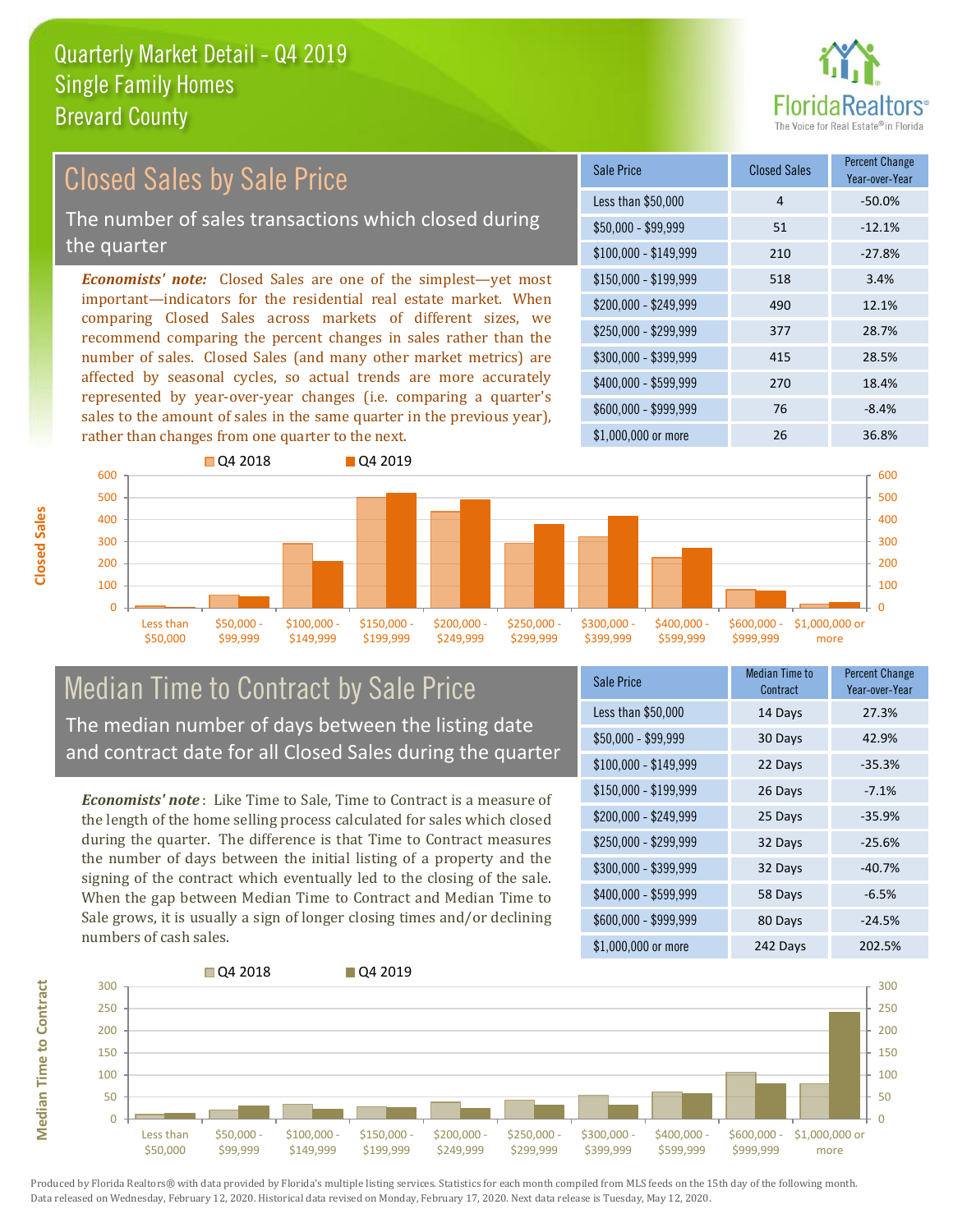

## New Listings by Initial Listing Price

The number of properties put onto the market during the quarter

*Economists' note:* New Listings tend to rise in delayed response to increasing prices, so they are often seen as a lagging indicator of market health. As prices rise, potential sellers raise their estimations of value—and in the most recent cycle, rising prices have freed up many potential sellers who were previously underwater on their mortgages. Note that in our calculations, we take care to not include properties that were recently taken off the market and quickly relisted, since these are not really *new* listings.





#### Inventory by Current Listing Price The number of property listings active at the end of the quarter

*Economists' note* : There are a number of ways to define and calculate Inventory. Our method is to simply count the number of active listings on the last day of the quarter, and hold this number to compare with the same quarter the following year. Inventory rises when New Listings are outpacing the number of listings that go off-market (regardless of whether they actually sell). Likewise, it falls when New Listings aren't keeping up with the rate at which homes are going offmarket.

| <b>Current Listing Price</b> | Inventory | <b>Percent Change</b><br>Year-over-Year |
|------------------------------|-----------|-----------------------------------------|
| Less than \$50,000           | 3         | $-40.0%$                                |
| $$50,000 - $99,999$          | 28        | 3.7%                                    |
| $$100,000 - $149,999$        | 121       | $-41.5%$                                |
| $$150,000 - $199,999$        | 321       | $-32.0%$                                |
| \$200,000 - \$249,999        | 331       | $-24.9%$                                |
| \$250,000 - \$299,999        | 331       | $-9.3%$                                 |
| \$300,000 - \$399,999        | 371       | $-20.7%$                                |
| \$400,000 - \$599,999        | 385       | $-14.8%$                                |
| \$600,000 - \$999,999        | 241       | 7.1%                                    |
| \$1,000,000 or more          | 103       | $-29.5%$                                |



Produced by Florida Realtors® with data provided by Florida's multiple listing services. Statistics for each month compiled from MLS feeds on the 15th day of the following month. Data released on Wednesday, February 12, 2020. Historical data revised on Monday, February 17, 2020. Next data release is Tuesday, May 12, 2020.

**Inventory**